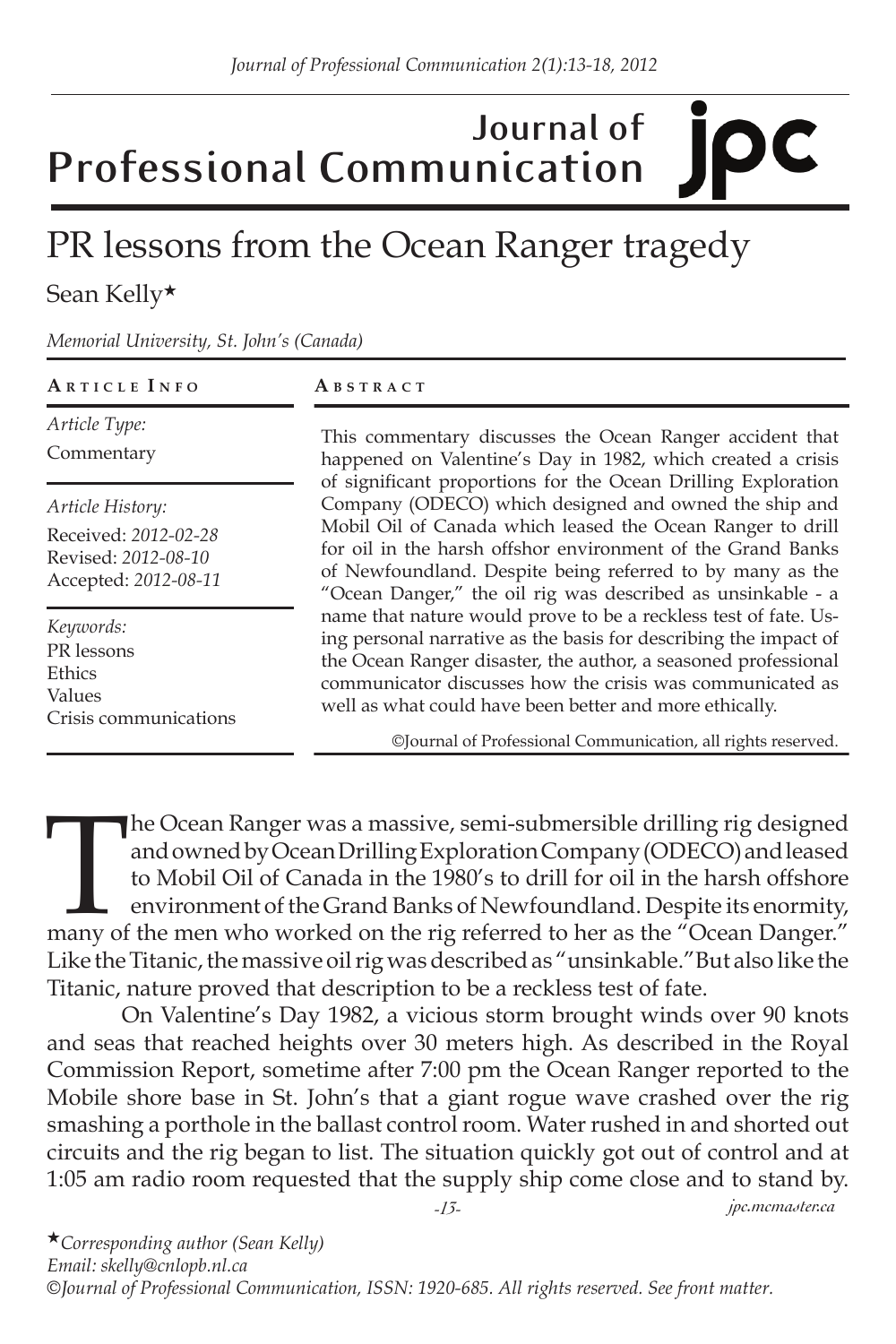At 1:09 it sent an SOS signal to search and rescue. At 1:30, the Ocean Ranger signalled it was sending its crew to lifeboats. That was the last time anyone heard from them. Two hours later Coast Guard and other rescuers watched their radars as the Ocean Ranger disappeared (Hickman, 1984).

Despite best rescue efforts, all attempts failed and all 84 crew members perished. Fifty-six of the crew were residents of Newfoundland. The crew were employees of several companies contracted to provide a range of services like drilling, engineering or catering. Over the next 4 days search teams were only able to recover twenty-two bodies, 2 life boats, and 6 life rafts. The Royal Commission looking into the disaster concluded the Ocean Ranger had design flaws, particularly in the ballast control room, and that the crew lacked proper safety training and equipment (Hickman, 1984).

The sinking of the Ocean Ranger was the worst post-war marine disaster in Canadian history. For those lost in the icy waters that fateful night of the 15 February 1982, the ordeal had ended. For the families left behind however, the nightmare was just beginning.

Stories about how poorly some companies treated the families of those lost in the tragedy would make any heart sink. One company shut down its office that day and wouldn't talk to families, media or anyone else. Another company had their 18 year old receptionist call families with the horrible news that there were no survivors. One company even went so far as to issue lay-off notices to the men who had drowned so as to avoid having to pay out benefits. Good God! There must not have been any public relations professionals employed by these companies at the time.

Some companies acquired professional public relations assistance. CPRS Life Member, Edsel Bonnell, was on contract to Mobil Oil Canada and Susan Sherk had just been hired by Mobil to do "people stuff" (Dodd, 2012, p. 125). According to Sherk, hey wanted someone on staff who "understood Newfoundland and could help translate the values of its people to their company," (as cited in Heffernan 2009, p. 108). As Edsel looked at the crew list prior to the first news conference, he saw John (a CBC cameraman) who had a son on the rig. He approached John and convinced him to leave the news conference and go home to his family. John, also being a professional, was very reluctant to leave. Fortunately, persuasiveness is one of Edsel's greatest strengths.

I was only eighteen years old and in my second year at Memorial University when the tragedy occurred. In 2006 I was hired to manage public relations for the Canada-Newfoundland and Labrador Offshore Petroleum Board, a federal-provincial joint management agency established to regulate the off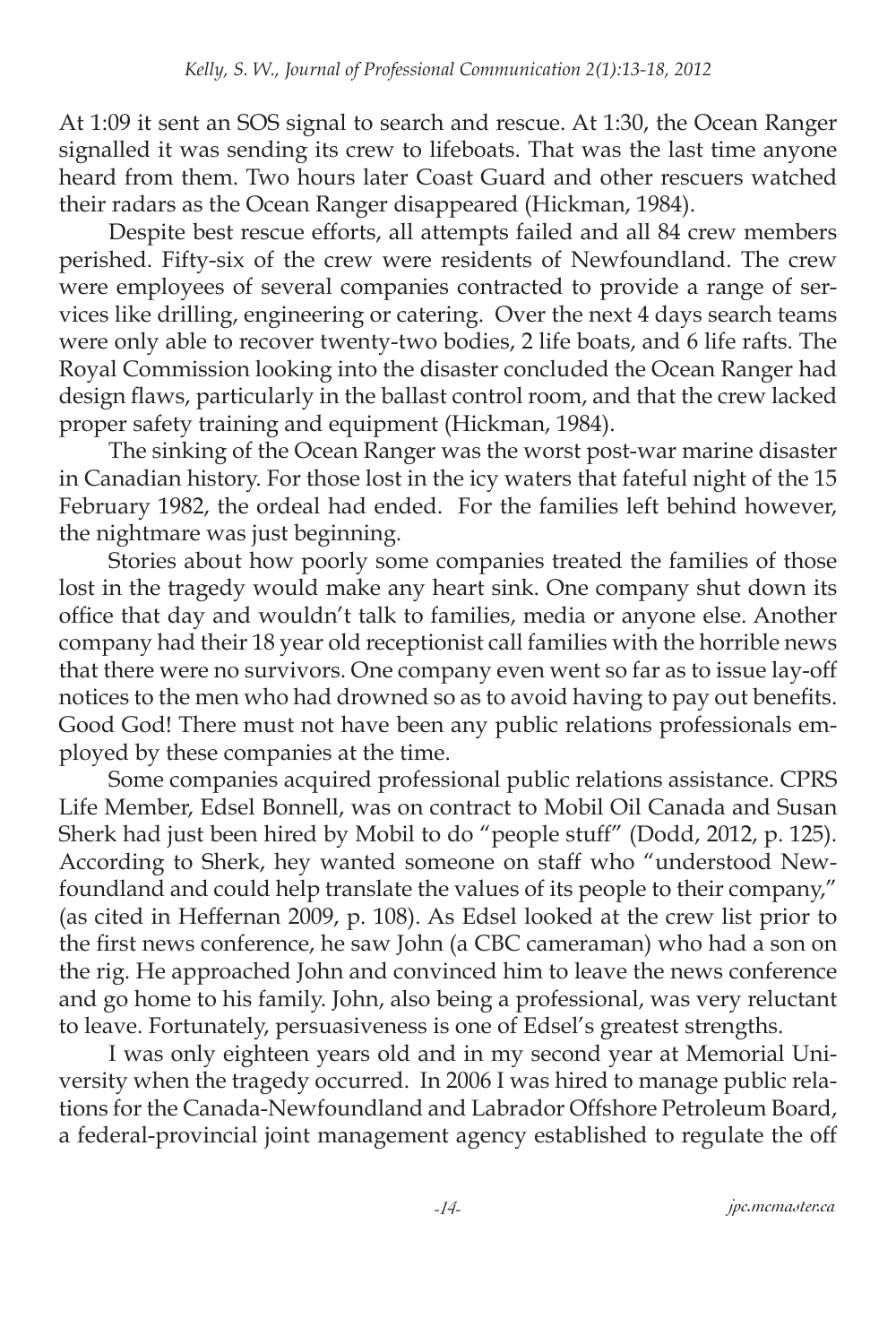shore oil and gas industry. Months before the 25th anniversary of the Ocean Ranger disaster, I received an e-mail at work that originated from a woman in South Carolina (Michele) who lost her Dad (Thomas) and her uncle (Robert) on the Ocean Ranger. She was about 12 years old at the time and the fifth of six children. She remembers how he considered staying home to finish work on their kitchen cabinets, but instead decided to go to Newfoundland to work on the Ocean Ranger. She remembers him kissing his family goodbye and saying that he would see them all again in three weeks.

He never came home.

Michele has been haunted by the loss of her Dad and her uncle for decades. She sent the e-mail to the Provincial Government hoping that someone would respond and tell her if there were any special plans for the sombre anniversary. The pain was quite evident in Michele's e-mail. She didn't write much, but she said a lot. The e-mail bounced around to several communications staff in various government departments, but none were sure how to respond, or what they might say other than provide some basic information about the planned services. Most people would be accustomed to responding to much less emotional correspondence that this particular e-mail. She wanted to visit St. John's for the 25th anniversary and was hoping the visit would help her find closure or some peace of mind. She had never been to the province and this was the last piece of earth that her father had ever set foot on. Unfortunately, she couldn't make the trip. The 25th of anything is a special anniversary, but this would no doubt be an important one and certainly for Michele and her family. I felt very bad that she couldn't be here for it.

I replied to Michele's e-mail and told her about the planned services. I also decided to compile several digital photos that I have of the Ocean Ranger and sent them to her. Some pictures have people in them, and one of those persons might even be her father or uncle. I was reluctant at first to do this, but these were pictures taken for a public purpose many years ago and it felt like the right thing to do. I also wanted Michele to know how important this tragedy has been in the province's history. I explained through my e-mail correspondence how the tragedy has helped shaped our attitudes towards offshore safety today and helped create a strong safety culture in our offshore and in the industry worldwide. I wanted her to know that her Dad and the others did not die in vain. I believe that something good comes out of even the darkest tragedy. The safety legacy of the Ocean Ranger is now obvious in the dramatic improvements that have been made as a result of the Inquiry into the tragedy.

Michele was very appreciative. She had never seen the pictures before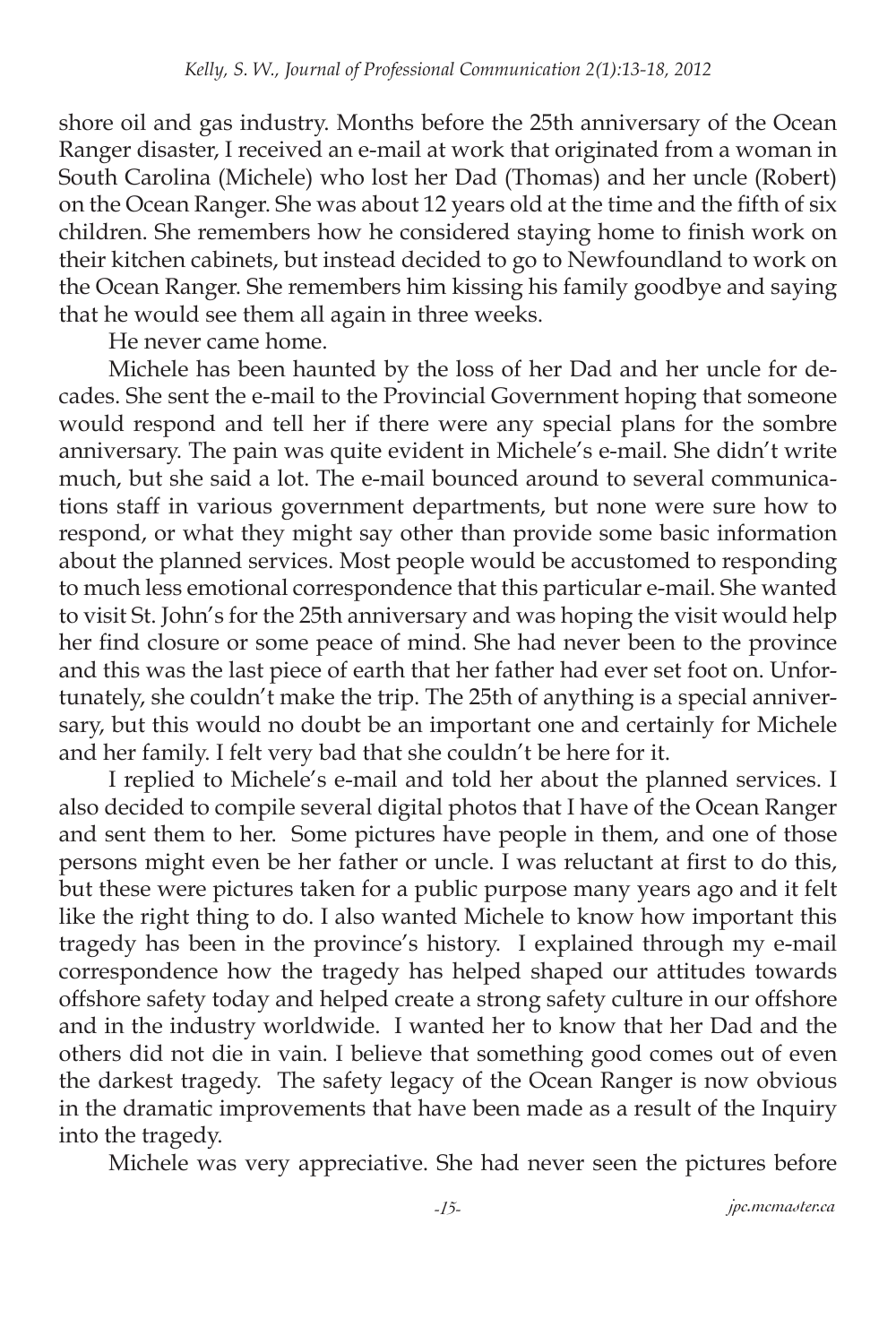and in fact, very few people ever have. She shared them with her family and friends and it helped her through the difficult anniversary. I didn't hear from her again until 3 years later. She sent another e-mail just before the 28th anniversary. This time she was coming to St. John's, but could only stay for a day. It would however, be one of the most important days in her life.

When Michele arrived, I picked her up at the hotel and brought her to the church service. I had made contact with a local woman (Samantha) who also lost her Dad (Guy) on the Ocean Ranger. Samantha was also about 12 years old at the time. They met at the church service and the two became friends. At Michele's request, I joined her in the seats reserved for family. As awkward as I felt, how could I say no? Both ladies shared a good cry as they lit candles in memory of each man lost. The choir sang beautifully and the entire service was very moving. We then left the church and went to Confederation Hill for a wreath laying ceremony.

Several media normally attend the ceremony each year. When they learned that she was in town they of course wanted to speak with her. She and I discussed it and she decided it might be a good thing to do. Knowing the good people of Newfoundland as I do, I guessed that she might receive an outpouring of love and compassion once people became familiar with her story. Both ladies did several interviews, including a wonderful interview with a television reporter in the church and at the wreath laying ceremony at the Ocean Ranger monument. The interviews drew the kind of public response that I knew it would in the viewer reactions.

After the ceremony I treated everyone to lunch and we talked for hours. I went back to my office and Samantha and Michele spent some time together walking along Middle Cove Beach. When Michele returned to South Carolina see called me and sent a picture of a heart shaped rock that she found on the beach. When I suggested that it was a valentine from her Dad, we both lost it.

When I reflect on Michele's initial e-mail, I could have gone with a "cookie-cutter" response and simply sent the promotional flyer for the church service. Perhaps this would have been satisfactory. But as I reflected on the disaster itself and on the impact it had on families, I felt that it deserved greater attention and she deserved greater respect. Three years ago I was reminded once again of the perils of the offshore oil and gas business when Cougar Flight 491 crashed resulting in 17 deaths and one survivor. This time however, the families were treated with respect and compassion by the companies that employed their loved ones. They were compensated substantially and not forced to endure a long and painful litigation process. Of course, no compensation can replace the loss of a loved one, but fighting over money only adds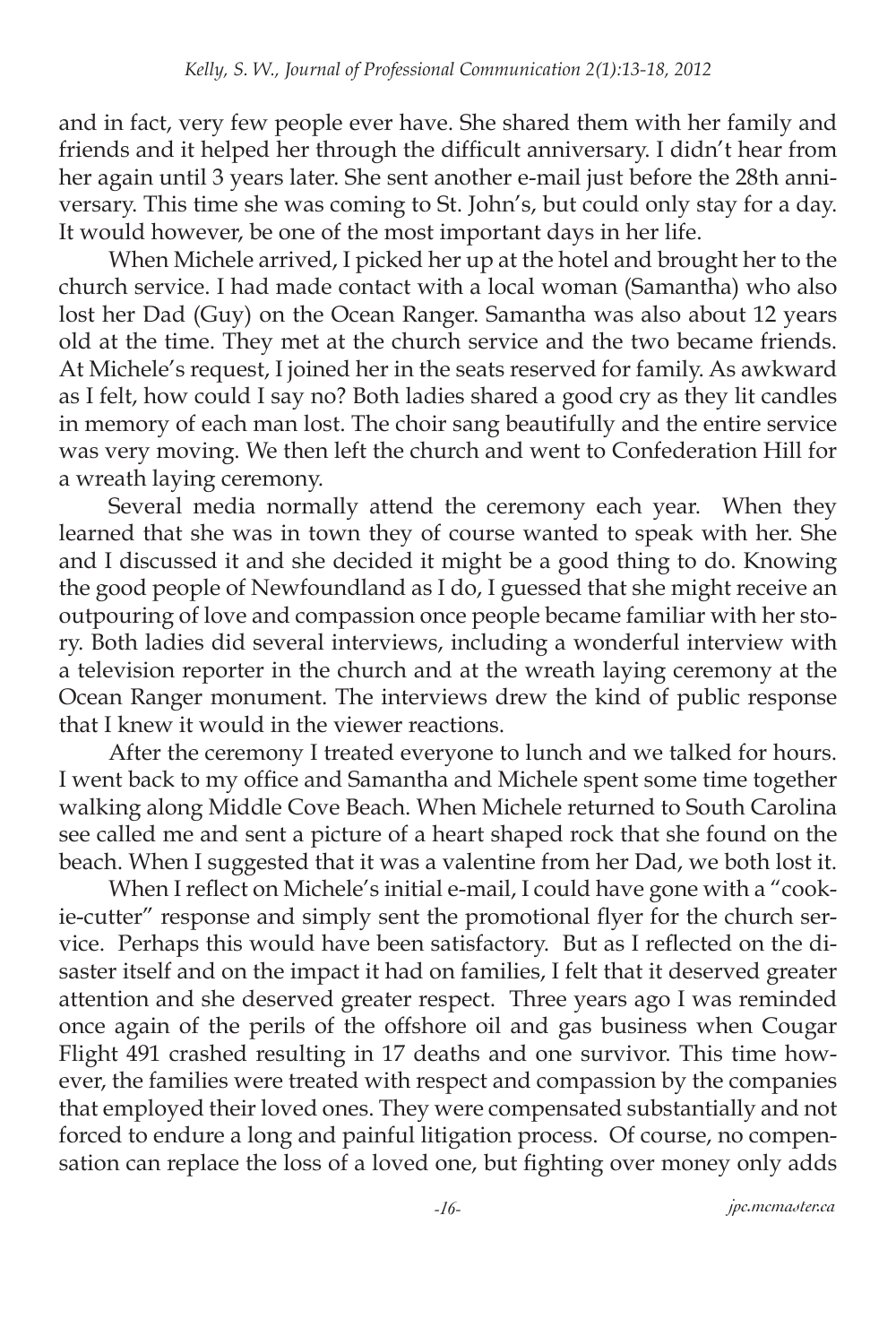to the bitterness. Times have certainly changed.

Helping someone deal with a traumatic loss, even one that happened three decades ago, is an amazing feeling. When Michele first contacted me she didn't know about the annual memorial service. She wasn't aware of how much this tragedy affected the people of this province. In South Carolina, the Ocean Ranger is not spoken of and is completely unknown. She didn't know about the huge impact (lessons learned) that this tragedy had on offshore safety and she didn't have the comfort of knowing that this tragedy gave great meaning to her father's death. Because of tragedy countless lives have been saved.

This experience has helped me to rediscover why I entered the profession of public relations. I chose this profession initially because I considered myself to be a "people person". Like my university friends that became lawyers and doctors, I too wanted to be part of a profession that helps people. The one thing that all three professions should have in common is philanthropy. You probably won't find words like 'compassion', 'benevolence' and 'caring' in the various values statements of professional associations, but they are important to us as professionals nonetheless. I've always thought that the best doctors and lawyers are those that care about clients; maybe not all clients, but certainly those that deserve respect and compassion.

I believe post-secondary public relations programs in Canada do a fine job of providing young professionals with the skills they need in the workplace, but I'm not sure how well educators can teach philanthropy. I'll leave this to the educators to discuss. I am certain however, that it can be taught through mentoring and I know plenty of mentors who do this very well. For me, it is not good enough to have students simply read and get familiar with the *CPRS Declaration of Principles, Code of Ethics* and *Statement of Values*. New practitioners need to see from veteran practitioners how the principles and values are applied. Not every practitioner will be as fortunate as I was to help someone overcome a lifetime of grief, but we owe it to the profession to help new practitioners be as good as they can be.

Building relationships is a cornerstone of public relations and sometimes it involves some risk. This is one time that I am glad I took the risk to do that little bit extra.

As for Michele, she now has closure and her oldest sister, Donna, joined her in St. John's for the 30th anniversary. She had an equally satisfying experience.